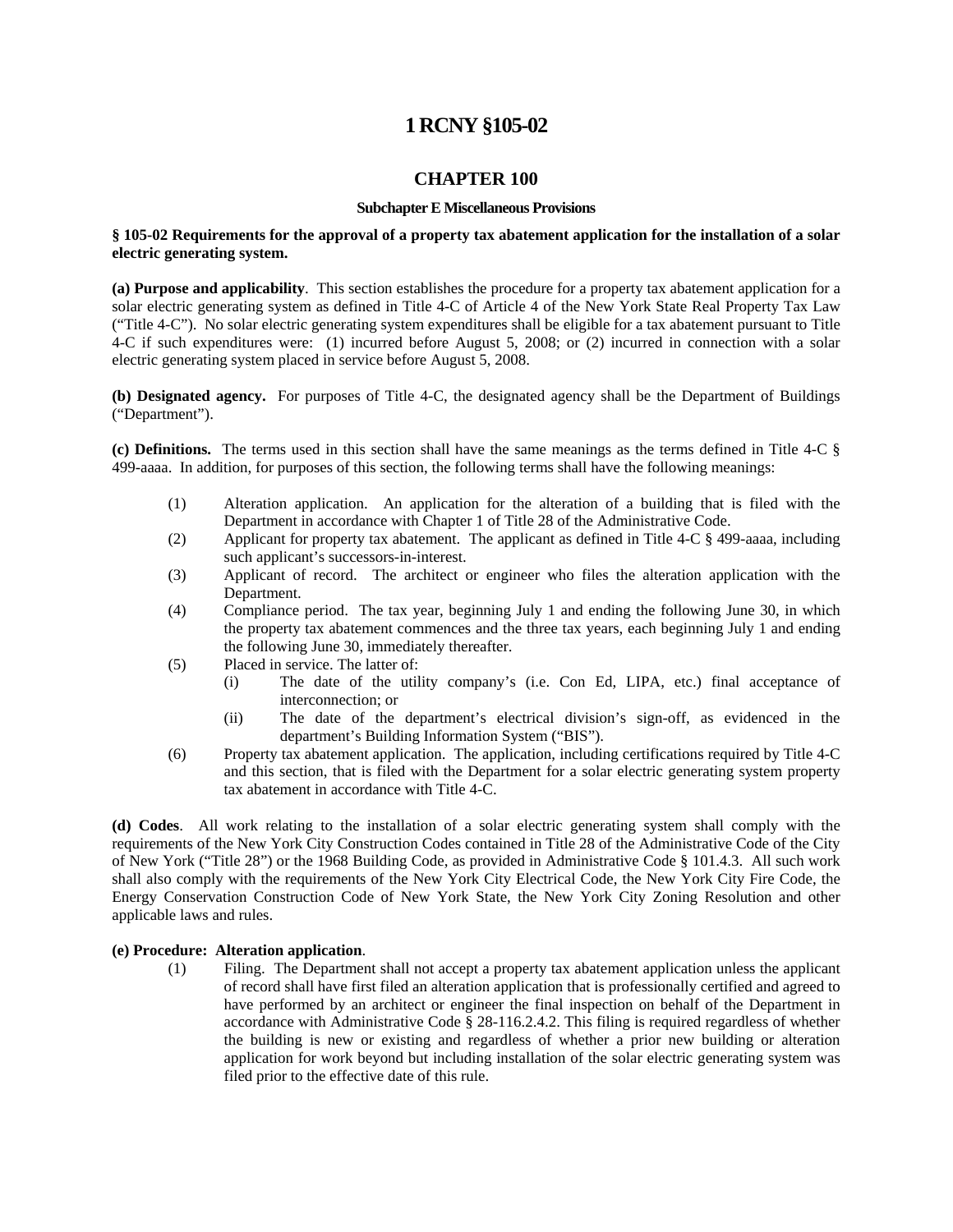- (i) At the time of submission of the alteration application, the applicant of record shall indicate on forms furnished by the Department that the alteration application will be the subject of a property tax abatement application; the Department shall then record such indication for that application.
- (ii) No work unrelated to the property tax abatement shall be included in the alteration application. Such application shall include, but not be limited to, the following construction documents:
	- (A) Zoning height and setback documents demonstrating that the solar electric generating system complies with height and setback regulations as prescribed by the New York City Zoning Resolution.
	- (B) Plot plan showing site bounds and location of the building on the site, showing the location of the solar electric generating system elements on the building and/or site, showing the location of and describing any trees that, were they to fall, could come into contact with any part of the solar electric generating system, and showing the location of and identifying any city infrastructure services, utility lines or other potential hazards on the building and/or site.
	- (C) Site plan, roof plan(s), elevation(s) and/or other drawings, including electrical design drawings, sufficient to show and describe the solar electric generating array(s), building-integrated solar electric generating panels, solar electric generating laminate and related elements of the solar electric generating system on the building and/or site, and their arrangement and operation.
	- (D) Details demonstrating that the solar electric generating system meets all requirements set forth in Title 4-C  $\S$  499-aaaa(10), as well as in applicable provisions of the codes listed in subdivision (d) of this section.
	- (E) If a roof installation, a roof plan demonstrating that the solar electric generating system does not obstruct access for both firefighting, in accordance with Section 504 of the New York City Fire Code, and maintenance of all roof equipment. If a site installation, the site plan shall show access for firefighting and maintenance to and around site buildings and the solar electric generating system in accordance with Section 504 of the New York City Fire Code.
	- (F) Drawings showing the foundation and/or anchorage of the solar electric generating system. Ballast shall be prohibited for grade-level installations and for installations one hundred (100) feet or higher above grade. For rooftop installations less than one hundred (100) feet above grade, ballast shall be fully contained.
	- (G) Design and construction drawings reflecting construction work necessary to enable the building, its structure, the roof structure, the structural work related to the solar electric generating system (and, for rooftop installations, any other rooftop structures and/or equipment), the roof covering and roof drainage systems to comply with the codes listed in subdivision (d) of this section and other requirements set forth in this section and Title 4-C.
	- (H) Utility company acknowledgement that the application for interconnection is complete or certification by the applicant for property tax abatement or such applicant's representative attesting that the solar electric generating system will not be interconnected with the electrical grid.
	- (I) Any Technical Report(s) identifying those responsible for special, progress and final inspections required by the New York City Construction Codes contained in Title 28.
- (2) Document retention. Construction documents required by clauses (A) through (I) of subparagraph (1) of this section, including structural analyses and calculations, shall be retained by the applicant of record in accordance with the provisions of the New York State Education Law and Rules of the Board of Regents and shall be made available upon request of the Department.
- (3) Permits. Following approval of the alteration application, permits shall be obtained for both the construction work and the electrical work to be performed. Electrical work shall be performed by a New York City licensed electrician and work performed by such licensed electrician and the system installer in connection with construction of the solar electric generating system shall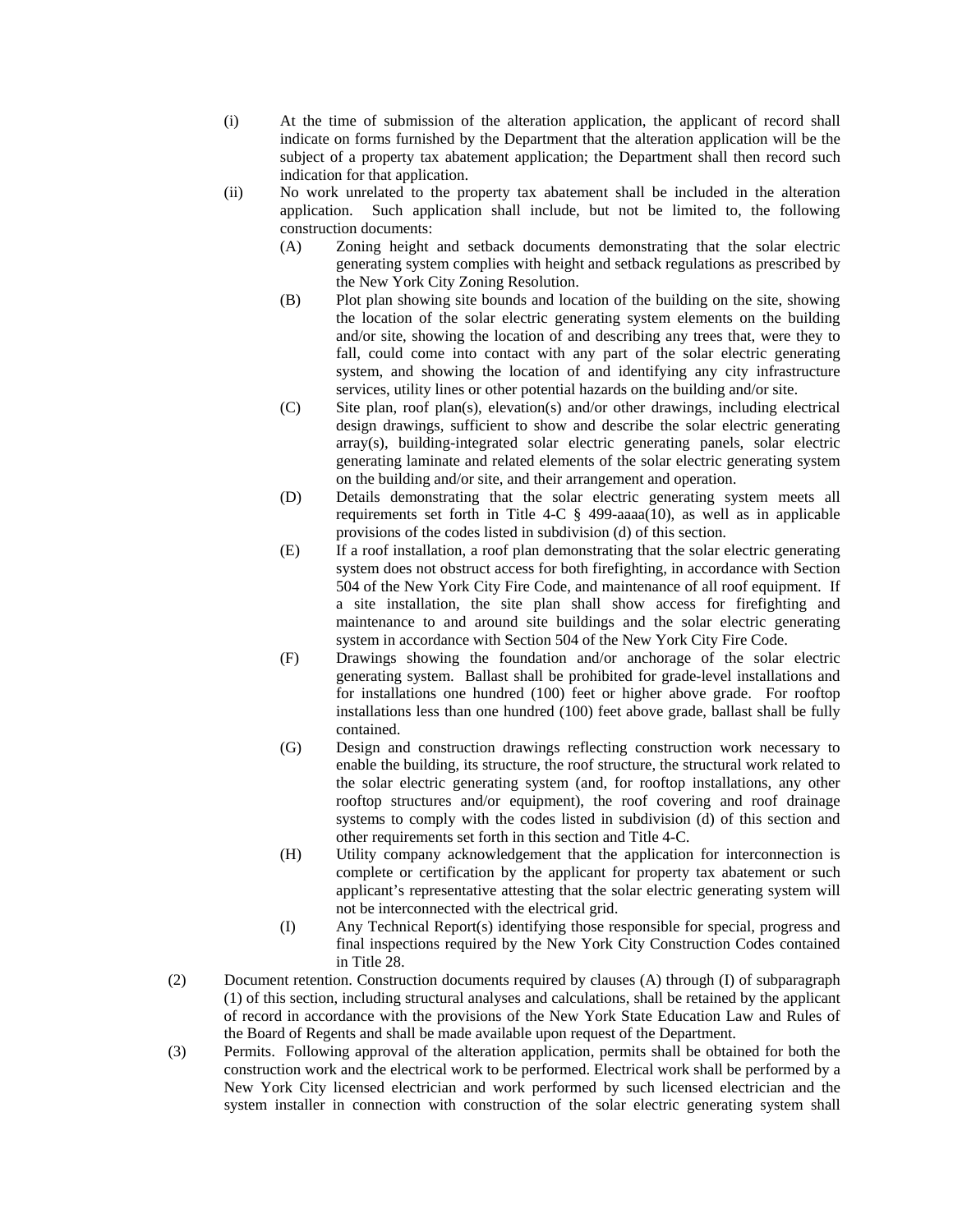comply with all approved construction documents submitted in support of both the construction permit and the electrical permit.

- (i) Electrical permit applications that do not indicate that the application is an "S Sustainable Energy Install" application and/or omit the application number for the alteration application will be cause for rejecting the property tax abatement application. No work other than installation of the solar electric generating system shall be included in the electrical permit application.
- (ii) Electrical permits will not be granted until the related alteration application is filed.
- (4) Inspections. Any construction work performed in connection with the alteration application, including but not limited to the solar electric generating system, shall be inspected and have its final inspection, in accordance with Administrative Code § 28-116.2.4.2, by a registered design professional experienced in structural inspections. The electrical work performed in connection with the solar electric generating system shall be completed and inspected in accordance with the New York City Electrical Code prior to sign-off of the construction work. Other inspections as required by the New York City Construction Codes contained in Title 28 or this section shall be performed in accordance therewith.
- (5) Construction sign-off. Upon approval of the installation of the solar electric generating system by the Department's Electrical Division, installation of the utility company meter, if applicable, and completion of the work, the applicant of record shall submit to the Department completed Technical Reports, including final inspection, and a request for sign-off pursuant to Administrative Code § 28-116.4. The request shall be accompanied by a completed property tax abatement application. If the property tax abatement application is not submitted together with and at the same time as the request for construction sign-off, the property tax abatement application shall be denied and the Department shall not further review or process the property tax abatement application.
- (6) The Department shall register receipt of the property tax abatement application as a required item in its records.
- (7) The date of filing of the property tax abatement application shall be the date of submission of construction sign-off documents and the application for property tax abatement as described in subdivision (e)(5) of this section and as recorded by the Department

## **(f) Procedure: Property tax abatement application**.

- (1) Professional certification. An architect or engineer shall inspect the completed solar electric generating system installation and shall certify its compliance with the requirements of Title 4-C, including but not limited to Sections 499-aaaa(10) and 499-cccc. Such architect or engineer also shall certify that the solar electric generating system was placed in service on or after August 5, 2008 and the date such system was placed in service.
- (2) Property tax abatement application form and signatures. An architect or engineer shall complete the property tax abatement application form, sign and seal the form, and obtain the signature of the applicant for property tax abatement or such applicant's representative.
- (3)\* Eligible solar electric generating system expenditures.
	- (i) Such property tax abatement form shall include a certification by the property tax abatement applicant or such applicant's representative of the solar electric generating system expenditures for which the tax abatement is sought.
	- (ii) Such expenditures shall not include: (A) any expenditures incurred prior to August 5, 2008; (B) any interest or other finance charges; or (C) any expenditures incurred using a federal, state or local grant. A federal, state or local grant shall not include another tax benefit, including a tax abatement, tax credit, tax exemption or tax rebate.
	- (iii) No expenditures shall be eligible for a tax abatement pursuant to Title 4-C if such expenditures were incurred in connection with a solar electric generating system placed in service before August 5, 2008.
- (3)\* Delivery of property tax abatement application form to applicant of record. The architect or engineer who files the application for property tax abatement shall provide the completed property tax abatement application form, which shall include all certifications required by Title 4-C and this section, to the applicant of record for submission to the Department at construction sign-off. The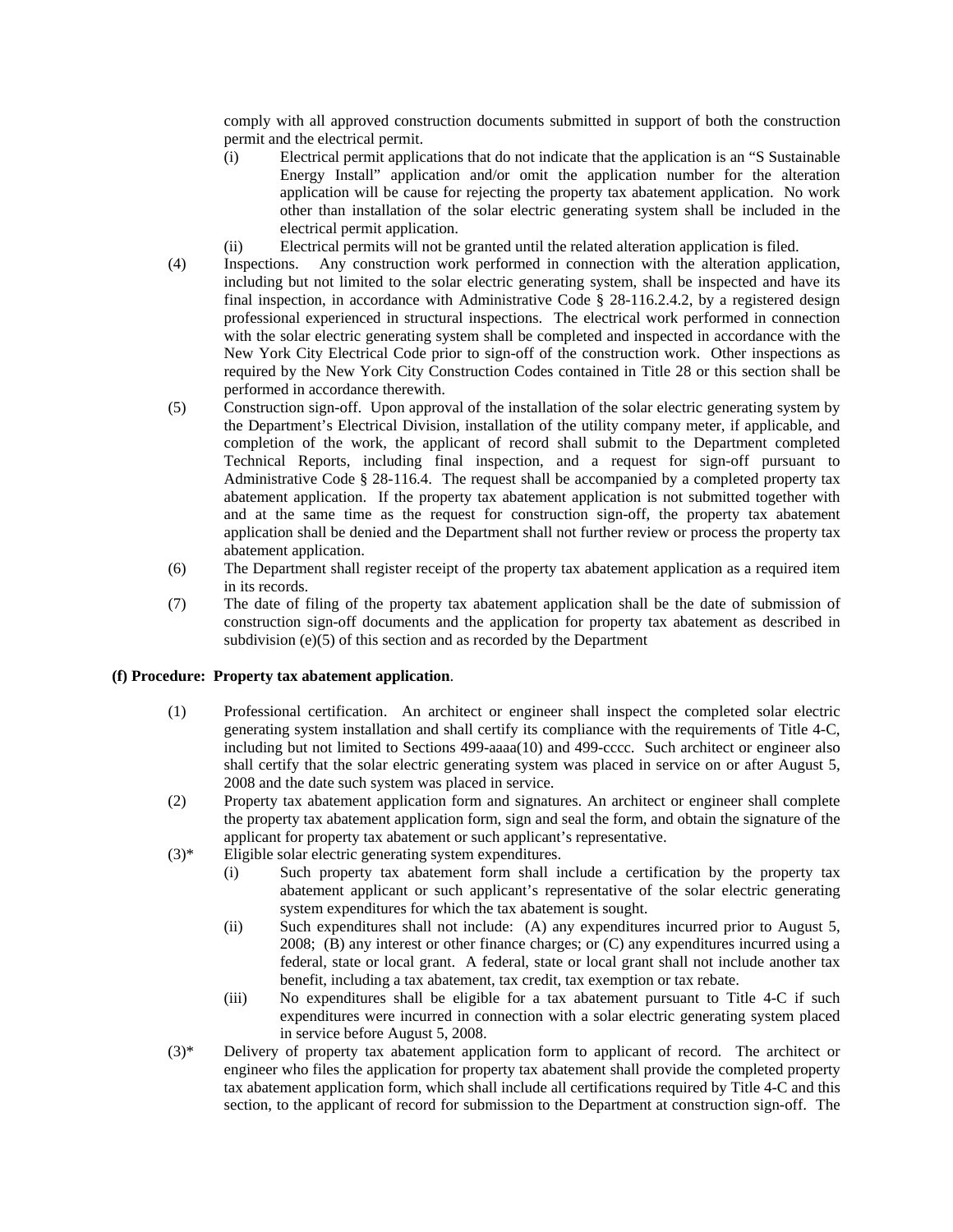completed property tax abatement application, together with the Technical Reports, the electrical sign-off and the request for construction sign-off, must be filed with the Department by March 15 in order for the property tax abatement to take effect on July 1 of the same calendar year. If a property tax abatement application is filed after March 15, the property tax abatement to which such application relates shall not take effect until July 1 of the following calendar year.

4) Upon receipt and acceptance of the completed property tax abatement application form, the Department shall record its acceptance and shall notify the Department of Finance. However, the Department shall not notify the Department of Finance until all applicable fees for the solar installation have been paid.

\**Editor's note: Subvision (f) of Section 105-02 of Subchapter E of Chapter 100 of Title 1 of the Rules of the City of New York was enacted with two separate sections numbered as 3.* 

#### **(g) Compliance period.**

- (1) The applicant for property tax abatement shall allow all architects, and engineers involved in the installation and maintenance of the solar electric generating system and the Department to have access to the solar electric generating system and any related structures and equipment for inspection thereof at any time during the compliance period upon reasonable notice.
- (2) Pursuant to Title 4-C § 499-dddd(1), within fifteen (15) calendar days prior to the last day of the compliance period, any architect or engineer involved in the installation and maintenance of the solar electric generating system shall inspect the solar electric generating system to certify its continuing compliance with Title 4-C, this section and applicable provisions of law and rules, including but not limited to the codes enumerated in subdivision (d) of this section. The applicant of record shall prepare an inspection report and maintain it on file in accordance with the provisions of the New York State Education Law and Rules of the Board of Regents for review by the Department upon request. If the applicant of record finds that the solar electric generating system is not in compliance with Title 4-C, such applicant shall notify the Department on such forms and in such manner as prescribed by the Department.

#### **(h) Revocation.**

- (1) Should the Department have reason to believe at any time during the compliance period that a condition described in Title 4-C § 499-eeee(1) exists, the Department shall inspect or otherwise investigate the condition. If the findings of such inspection or investigation indicate that a condition described in Title 4-C  $\frac{8}{99 - \text{e}}$  applies to applicant for property tax abatement shall pay the inspection and investigation expenses of the Department. The Department shall notify the applicant for property tax abatement of any findings that indicate that a condition described in Title 4-C  $\S$  499-eeee(1) exists and provide such applicant with an opportunity to dispute the findings.
- (2) No later than the ninetieth day after the last day of the compliance period, the Department shall notify the Department of Finance of any findings of noncompliance, and shall identify the period of noncompliance.
- (3) The Department may declare an applicant for property tax abatement ineligible for future tax abatements in accordance with Title 4-C § 499-eeee(4).

**(i) Notification of the New York State Department of Education**. In accordance with Title 4-C § 499-ffff(3), should the Department determine that any architect or engineer involved in the installation and maintenance of the solar electric generating system engaged in professional misconduct in making certifications required by Title 4-C or this rule, the Department shall so notify the New York State Department of Education. Any misconduct in making such certifications may, following hearing by the Board of Regents, provide a basis for revocation of the professional's license or imposition of other penalty or sanction.

**(j) Variation of requirements**. For applications for property tax abatement filed for the tax year beginning July 1, 2009 the Department may vary any requirement relating to an administrative filing provision of this section with